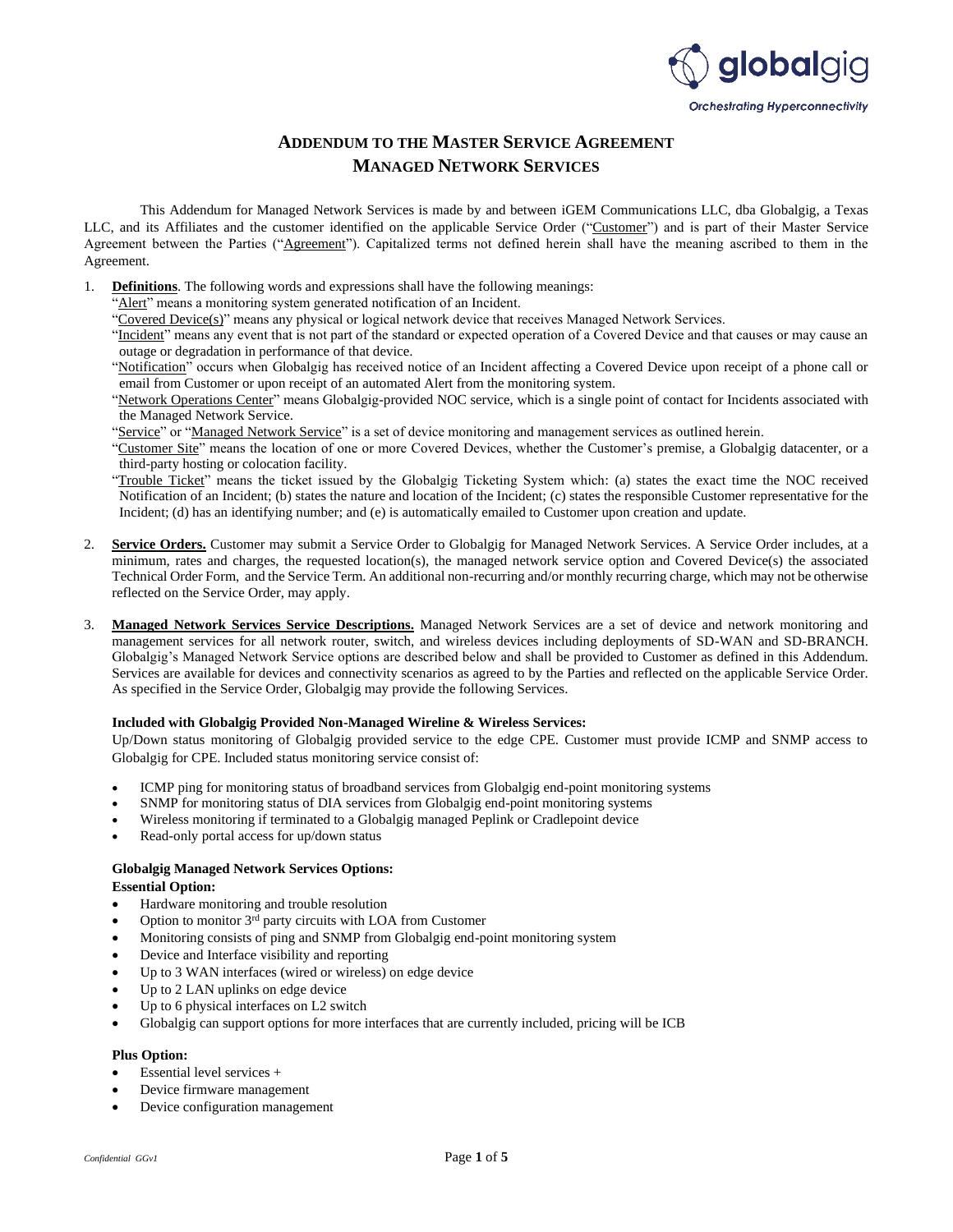• Globalgig will utilize any vendor device orchestration portals to enhance monitoring and management systems where applicable

# **Premier Option:**

- Plus level services +
- Tier 1 support bypass gets trouble and requests directly to Enhanced Support Team
- Hardened LTE Out-of-Band Management (OOBM) service to covered WAN edge device providing:
	- o Enhanced Troubleshooting with remote encrypted two-factor console access to device.
		- o Reduced Change Management Risk.
		- o Improved RMA process.

## 4. **Implementation.**

- 4.1 Service Activation. Globalgig will provide the following activation services to Customer as a part of the Managed Network Service: (a) Ensure connectivity to Customer's network as specified in the Service Order;
	- (b) Establish Customer's contact information in Globalgig's orchestration and management system and related support systems; and
	- (c) Add all Covered Devices to the monitoring system(s) and ensure access appropriate to the level of service provided.

When Globalgig has determined that the Covered Devices can be remotely monitored, it will advise Customer that the Managed Network Service has been satisfactorily activated.

- 4.2 Customer Obligations for Activation. Customer must provide, at its cost, any and all information and/or assistance reasonably required to establish appropriate access to the Covered Device.
- 4.3 Globalgig WAN/SDWAN Implementation Standards. Globalgig has implemented the following standards to minimize variance in orders and provide a timely onboarding experience. Any delays in the delivery of the Globalgig service(s) resulting from lack of access or delayed Customer survey response may result in billing prior to solution completion.
	- (a) WAN Circuits:
		- Head-End circuits:
			- o Will be ordered with /29 WAN blocks between Provider Edge (PE) and Customer Edge (CE)
		- Branch office circuits:
			- o Will be ordered with standard /30 WAN block unless "High Availability Hardware" if option is checked
			- Will be ordered with /29 WAN block for High Availability Hardware installs
		- Circuits over any transport (MPLS, EVPN, VPLS, etc):
		- Globalgig will commence billing on the A or Z side of the circuit on completion regardless of readiness of the other end if the cause of delay for the other end was due to Customer related issues.
		- Handoff standards:
			- o Will be ordered with RJ45 for up to 100Mbps circuits
			- o Broadband will be RJ45 in most all cases
			- o Speeds of 100Mbps+ Will be ordered as Single Mode Fiber with LC connectors
			- o Globalgig requires a Customer site survey response within ten (10) business days of order. Customer may opt to have Globalgig perform a site survey for additional cost.
			- o DEMARC will be MPOE unless otherwise requested. It is assumed that Customer will extend to DEMARC. Customer may request Globalgig to perform extension at additional cost
	- (b) LAN Service Side Delivery:
		- Service Side (LAN side) delivery to Customer Firewall or LAN switches standard:
			- o Globalgig will deliver up to (2) RJ45 handoffs per SDWAN appliance into Customer device for port speeds up to 1Gbps. These can be configured as LACP EtherChannel's or as simple trunks into Active/Standby Customer device
			- o Globalgig will deliver up to (2) Multimode fiber (MMF) using OM3/OM4 Aqua fiber terminated to LC connectors for port speeds > 1Gbps. These can be configured as LACP EtherChannel's or simple trunks into Active/Standby Customer device. Customer will need to provide 10G Short Range LC SFP+ modules for their devices to accommodate
			- o Any delays resulting in Customer not having proper equipment to accommodate the standard may jeopardize the install and will not delay billing commencement on the Globalgig services.
			- o Globalgig Sales Engineering will include all optics required to interconnect Globalgig provided gear (i.e. WAN switch to Edge appliance, HA and stack cables, power cables etc.) in the bill-of-materials (BOM) when BOM is provided from Globalgig. Initial BOM is subject to change based on workshop discovery process.
			- o Globalgig Lead Engineer and Project Manager will review the BOM after workshop and prior to hardware order to facilitate changes where necessary and execute appropriate change orders with Sales Engineering/Account Executive team. As discovery is critical to execution, Customer is expected to:
				- Provide access to all relevant facilities for circuit termination and equipment deployment.
				- Provide network access to equipment that SDWAN edge gear will interface, e.g., LAN switching or Firewalls.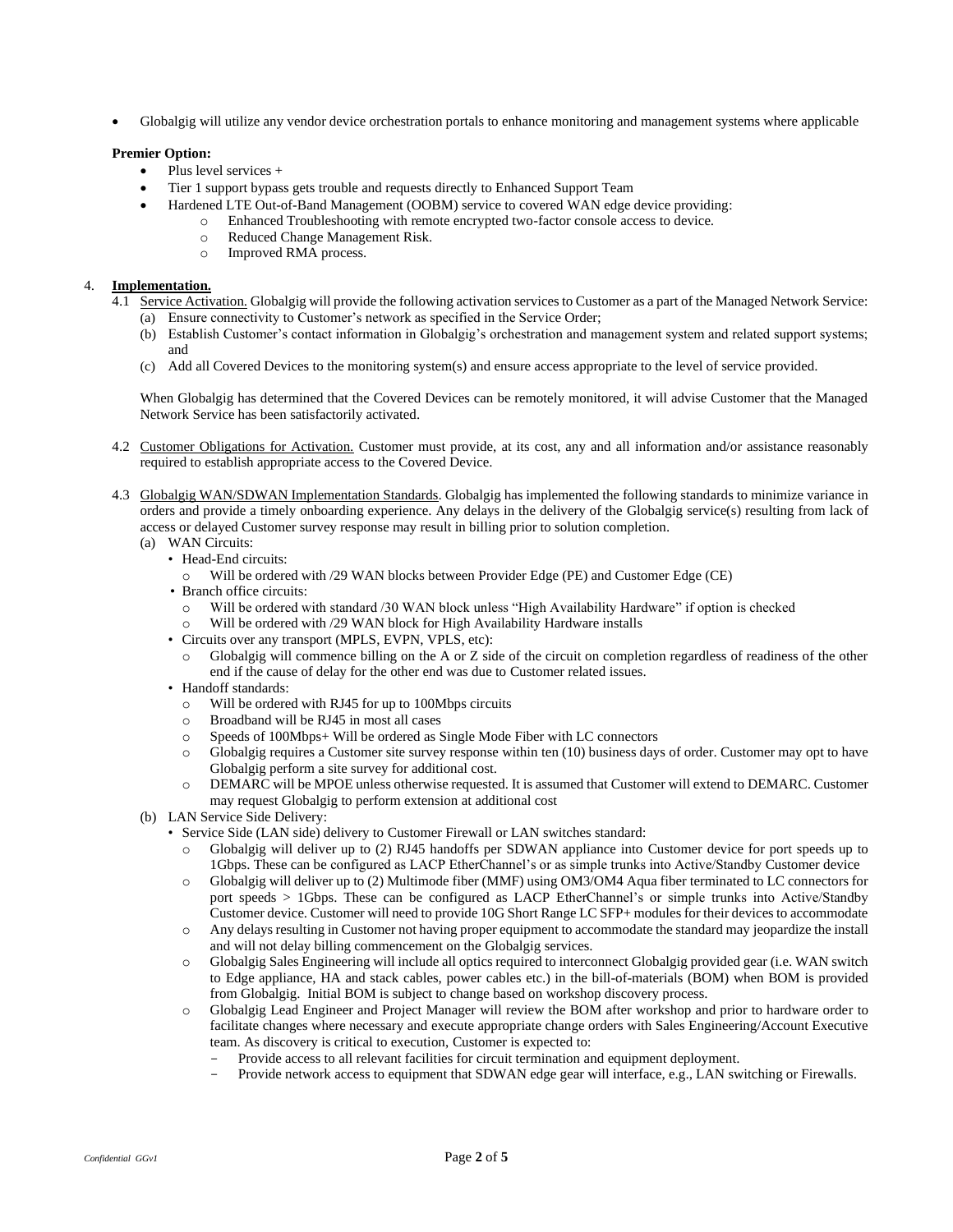# 5. **Monitoring and Support.**

- 5.1 Network Operations. Globalgig provides a ticketing system service as a single point of contact for Incidents associated with the Managed Network Service. Customer's authorized staff may be updated by Customer at any time by written notice to Globalgig. When Globalgig's ticketing system receives Notification of an Incident, the Network Operations Center will record, monitor, and manage all Incidents; and provide Customer with regular and periodic updates on the status of resolution.
- 5.2 Incident Monitoring, Event Notification and Service Level Agreement. Upon receipt of Notification of an Incident by Globalgig, Globalgig will:
	- Create a Trouble Ticket to track the Incident, and assign a priority/severity level to the Incident based on those set out in the Priority/Severity Levels table below;
	- Notify Customer of Trouble Ticket creation ("Mean Time to Accept" or "MTTA");
	- Diagnose the Incident and attempt to resolve the problem;
	- Escalate the Incident;
	- Provide regular and periodic updates (Globalgig requires that all email notifications, alerts or updates be sent to **distribution**  groups and not to individual email addresses) on the status of resolution ("Update Time");
	- Resolve the Incident ("Mean Time to Resolution" or "MTTR"):

Response Time and Update Time for the Priority/Severity Levels below indicate the target time it will take Globalgig to notify Customer that an Incident has been identified and action has been initiated to resolve it. The Response Time is the time from reporting of an Incident by either Customer or the monitoring system until a Trouble Ticket has been created; Update Time is the time from the previous Trouble Ticket update or Customer contact until the subsequent Trouble Ticket update or Customer contact. Globalgig shall assign Priority/Severity Levels to Incidents as stated below and provide the associated Service Level Agreement ("SLA") for Managed Network Services.

| <b>Priority/Severity Level</b> | <b>Definition</b>                             | <b>MTTA</b> | <b>Ticket Updates</b> | <b>MTTR</b> |
|--------------------------------|-----------------------------------------------|-------------|-----------------------|-------------|
| Priority 1                     | 50% or more of the Customer's services are    | 15 Minutes  | Hourly                | 4 Hours     |
| (Urgent)                       | completely down at a site                     |             |                       |             |
| Priority 2                     | Less than 50% of the Customer's services      | 30 Minutes  | Hourly                | 8 Hours     |
| (High)                         | are down at site                              |             |                       |             |
| Priority 3                     | Individual user's service or functionality is | 45 Minutes  | Every 4 hours or      | 24 Hours    |
| (Normal)                       | affected                                      |             | by next business day  |             |
| Priority 4                     | Routine technical issue, such as improper     | 60 Minutes  | Every 8 hours or      | 36 Hours    |
| (Informational)                | time on phone or caller-ID issues,            |             | by next business day  |             |
|                                | Network/Voice services are up and there are   |             |                       |             |
|                                | no operational impacts                        |             |                       |             |

6. **SLA Credits.** If average monthly Mean Time to Resolution or MTTR is not met, Globalgig will credit Customer with ten percent (10%) of the monthly recurring charge for the relevant Managed Network Service for the affected Covered Device for the given month.

### **Exclusions**:

- (a) If issue resolution is delayed or blocked by Customer's action or inaction, the Trouble Ticket status will be changed to "Pending Customer" and Trouble Ticket updates will occur daily.
- (b) If the next step in the troubleshooting or remediation process has been scheduled for a time farther in the future than the Update Time associated with that Priority, the Trouble Ticket status will be set to "Pending Customer" and the next Trouble Ticket update will occur within one (1) hour of the scheduled start time of said next step or within 24 hours, whichever is sooner.
- (c) Maintenance and Notification
	- (i) Customer pre-approves a 15-minute maintenance window, to take place Saturdays at 2300 US Central Time, which may include downtime of the monitoring system. Globalgig will send notification in advance when this window is needed.
	- (ii) Customer pre-approves a monthly 1-hour maintenance window, to take place on the second Saturday of each month at 2300 US Central Time, which may include downtime of the monitoring system.
	- (iii) Customer will approve emergency maintenance upon receipt of 24 hours' notice by Globalgig for security-related patches and fixes.
	- (iv) Periodic major maintenance may be required as new versions of the Software are released. Globalgig will provide at least one (1) week of notice of such maintenance, and these notifications will include expected downtime. Major maintenance will not occur more frequently than quarterly.
- (d) Device Supportability
	- (i) Customer will maintain active hardware and software service contracts with equipment vendor in order to facilitate an escalation path for related issues.
	- (ii) Customer will maintain a current, secure, and supported software version on all system components which is published by the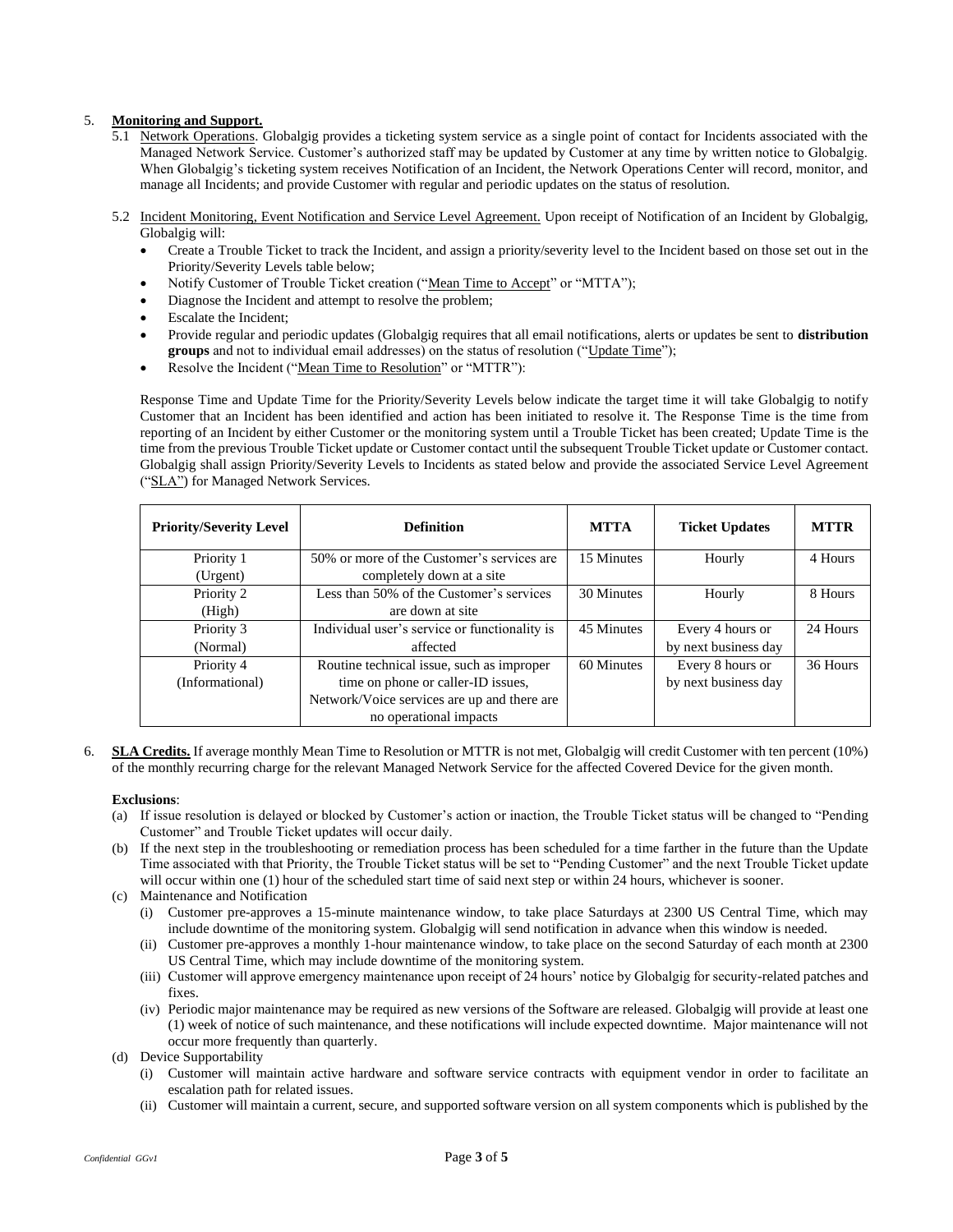equipment vendor. For Plus+ service options, Customer will approve periodic software upgrade windows so that Globalgig can push upgrades to maintain compliance.

- (iii) Service Level credits shall not apply if Device Supportability in non-compliance. Globalgig reserves the right to suspend monitoring and management of non-compliant devices until device is made compliant.
- (e) Service Level credits shall not apply if Customer fails to provide reasonable assistance. Reasonable assistance includes, but is not limited to, opening of a trouble ticket with Globalgig's Network Operations Center, providing access to Customer's premises or systems, if necessary, and assisting Globalgig with problem identification and resolution.
- (f) Customer will be eligible for one (1) credit for a request which stems from the same event. Credits will not be cumulative. Credits are calculated based on the affected Service's then-current monthly recurring charge and, during any calendar month, may never exceed one (1) month's billing. In order to obtain a Credit, Customer must notify Globalgig's Customer Service Department in writing within thirty (30) calendar days after the end of the month in which the event(s) giving rise to the credit occurred. Credits will be issued only upon Customer's timely request. Failure by Customer to make payment as due under the terms of the Agreement shall forfeit Credits under this SLA. Credits shall be Globalgig's sole liability and Customer's sole remedy in the event of an SLA failure.

# 7. **Change Management with Plus and Premier Service Options.**

- Globalgig provides ongoing change management support as part of the Plus and Premier options.
- Globalgig will make configuration changes at Customer's request or to resolve network or performance issues via the orchestration platform to the device(s).
- All Customer-driven change requests should be submitted to the Globalgig Support/NOC center (same process as opening a trouble ticket).
- There is no limit to the number of changes request that can be submitted on a monthly basis but Globalgig reserves the right to revisit this policy if Customer requests become excessive.
- The following changes will be performed by a Globalgig Tier 2 engineer and based on a 1 business day SLA:
	- Change device IP address
	- Customer notification parameter adjustments
	- Add or delete static routes
	- Minor QoS changes (i.e. adding or removing a service to an existing QoS policy)
	- Minor Application Aware Routing (AAR) modifications (i.e. adding or removing a service or cloning an existing AAR policy)
	- SSID, VLAN, Interface additions
- The following changes are considered ICB and will be charged at additional fee of \$150 per hour (1-hour minimum), requiring 48 hour scheduling:
	- Major QoS changes (i.e. adding classes, changing QoS parameters, implementing QoS, implementing QoS on a specific device)
	- Traffic Shaping requests (including bandwidth throttling)
	- Application Aware Routing (AAR) modifications
	- Security policy modifications
	- Load Balancing changes
	- Network and Security topology changes
	- Protocol specific alterations (BGP, ISIS, EIGRP, OSPF)
	- Customized reporting
- Typically, these ICB requests would take no more than 4 hours. Any request above 4 hours is considered a Professional Services engagement.
- 8. **Professional Services.** To order Professional Services, Customer may place a Service Order with Globalgig that specifies the level of support being requested. All Professional Services are billed hourly based on the levels identified below and as specified in the applicable Service Order.

| <b>Level of Support</b>                                                         | Rate          |  |
|---------------------------------------------------------------------------------|---------------|--|
| Level 1: Remote Hands and Basic Troubleshooting (Including Hardware Racking,    |               |  |
| Cabling Assistance, Remote Hands, Basic Networking Assistance, Port Management, | \$125.00/hour |  |
| <b>VLAN</b> Management)                                                         |               |  |
| Level 2: Support and Configuration (Including Networking Assistance, VPN        | \$175.00/hour |  |
| Support, Network Creation, Network and Connectivity Troubleshooting)            |               |  |
| Level 3: Design, Architecture and Implementation (Including Backup and          | \$300,00/hour |  |
| Disaster Recovery, Storage Area Networking, Scripting, VMware Implementation,   |               |  |